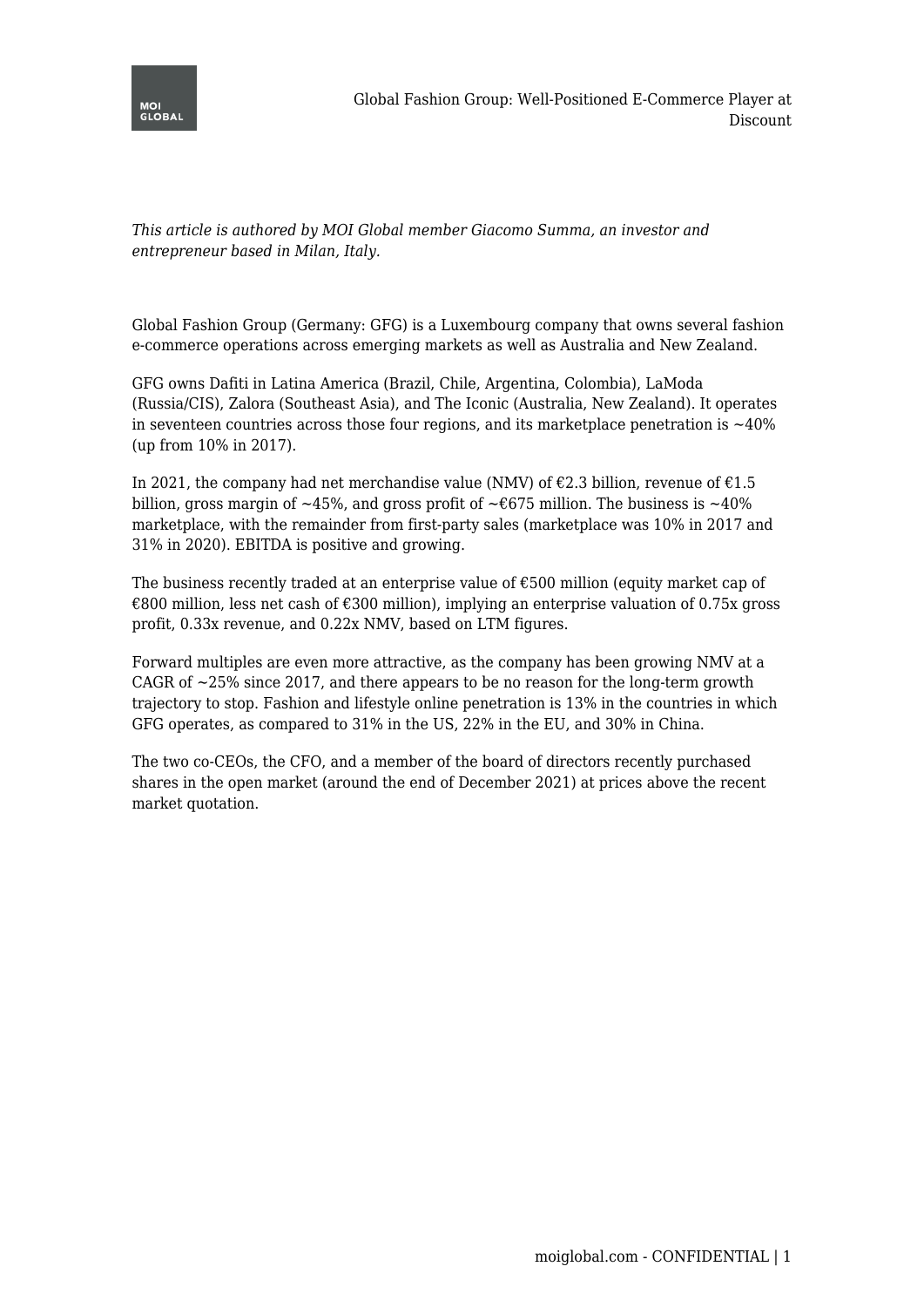



In addition, tax loss carryforwards amount to  $\epsilon$ 2.8 billion, of which  $\epsilon$ 2.7 billion are indefinite in duration. At a weighted-average tax rate of 22%, that amounts to roughly  $€600$  million. Assuming a present value of €200 million appears conservative, making the valuation of the shares even more attractive (adjusted EV of  $\sim \text{\textsterling}300$  million).

| In $\epsilon$ m                                   | 2020    | 2019    |
|---------------------------------------------------|---------|---------|
| Tax loss carry forward<br>expiring by the end of: |         |         |
| Within one year                                   | 8.5     | 10.4    |
| After one year but not<br>more than five years    | 58.1    | 52.0    |
| More than five years                              | 53.8    | 86.2    |
| Indefinite                                        | 2,714.4 | 2,885.2 |
| <b>Total tax loss</b><br>carry forwards           | 2,834.8 | 3,033.8 |

*Source: Company's presentation.*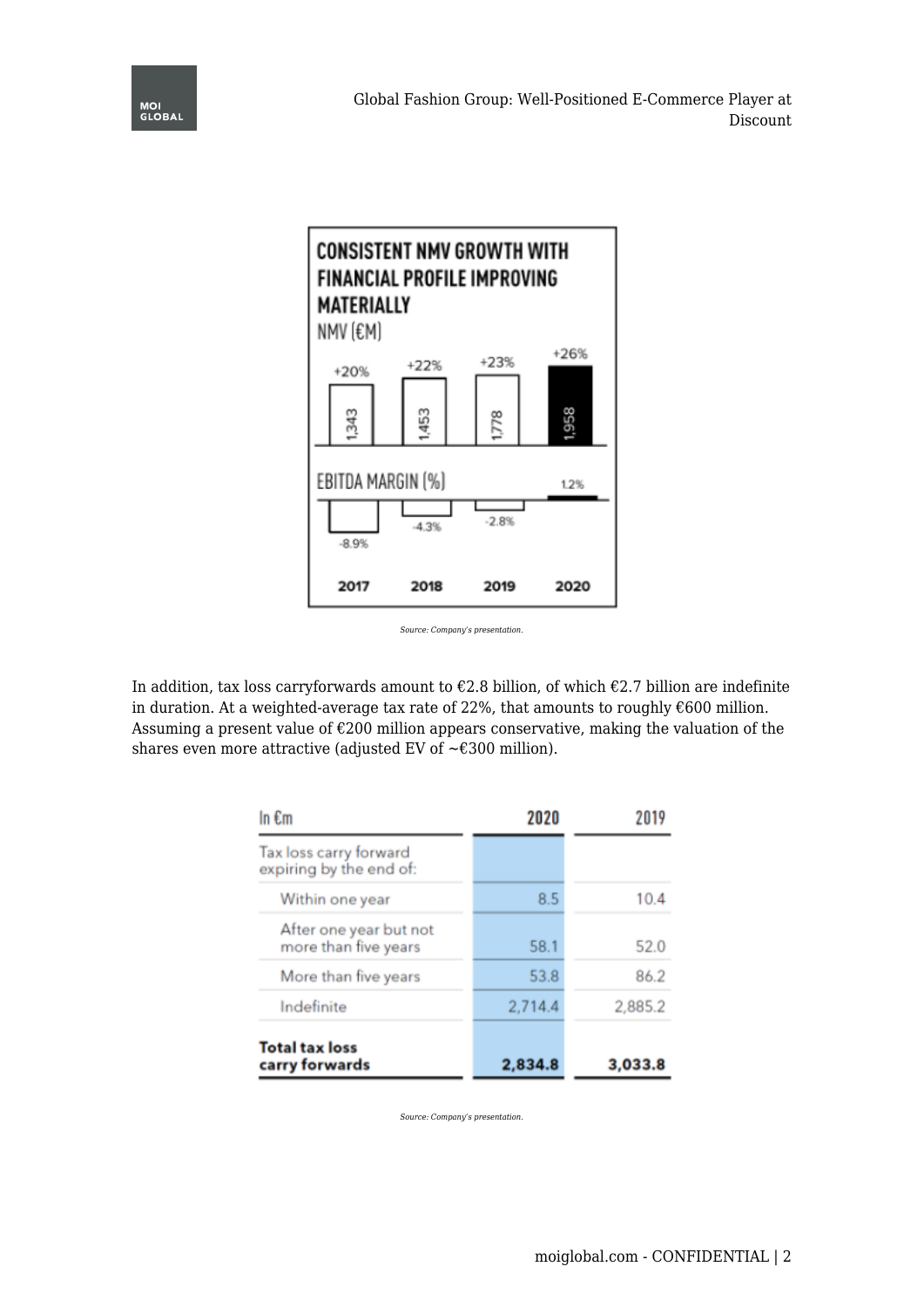

Let's dig deeper into GFG.

The company was established in 2014 through the consolidation of the above-mentioned companies. The four companies were incubated by Rocket Internet starting in 2011 and had several investors in common (mainly Rocket Internet and Swedish investment firm Kinnevik, which still own 14% and 36% of GFG, respectively).

Rocket is a German incubator that had adapted successful American business models across Europe and other non-US markets. The most successful companies coming out of Rocket were Zalando, a European fashion e-commerce leader with GMV of ~€14.5 billion (essentially the GFG of Europe); HelloFresh, a European meal-kit company recently trading at a market cap of €10 billion; Delivery Hero, an online food delivery player; Jumia, an African e-commerce leader; Westwing, a home and living design marketplace; and numerous other companies. Rocket's involvement in most of these companies has decreased substantially as Rocket has changed its business model to focus less on incubation and more on investing. Rocket has also divested its stake in numerous companies.

Similar to Zalando, GFG has a huge brand portfolio, carrying 41 of the top 50 global fashion brands in addition to many other brands. The company has recently been executing on a marketplace model, with marketplace now accounting for around 40% of NMV (up from 10% in 2017). With the growth of marketplace, gross margin has increased from 39.4% in 2017 to 43.1% in 2020 and 45.8% in Q3 2021.

Marketplace services range from "fulfilled by GFG" to cross-docking and drop shipment. Slightly more than 70% of marketplace shipments are fulfilled by GFG, i.e., the service with the highest take-rate.

GFG also offers platform services, which include: marketing by GFG (more than 1,200 marketing campaigns in 2020), data by GFG (an intelligence subscription service for brands), operations by GFG (end-to-end operations, with the potential of enabling a brand's brand.com channels). Platform services only make up 1.5% of revenue, with an ambition to grow this proportion to 5-10% of revenue.

Of the top 20 brands by NMV — including Nike, Levi's, Emporio Armani, Ralph Lauren — 90% are both on marketplace and retail (first-party), and 90% use GFG's platform services.

The marketplace strategy is different from that of Asos, another large European player, which has focused more on selling its own brands, including the recently aquired Topshop, and targeting a younger crowd.

Marketplace likely represents a superior model and creates the widest moat over time. The marketplace model represents even more of a competitive advantage in emerging markets as compared to developed countries, because fashion brands need more support to launch and operate in a specific market, deal with fulfillment and logistics, and test the tastes of different customer segments.

GFG markets are significantly more complex than developed markets and are often non-core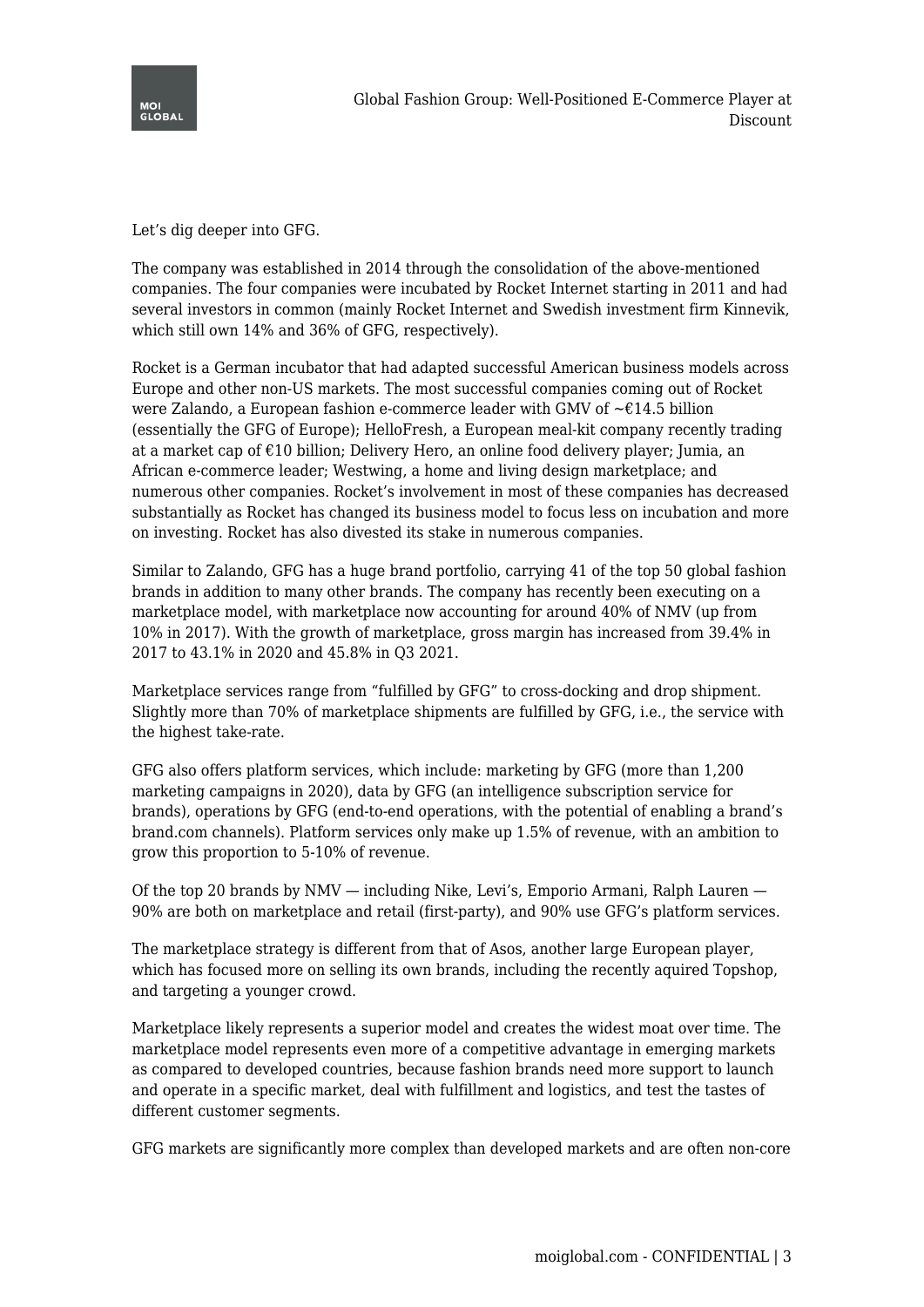

for many of the international brands they serve which means that brands are even more willing to partner up with a local player.

In their recent capital market presentation, GFG outlined its goal of reaching  $\epsilon$ 10bn NMV within the next 7-9 years with Marketplace representing at least 50% of NMV. This does not seem far-fetched given the current pace of growth and considering where Zalando currently stands ( $\epsilon$ 14Bn GMV in 2021) and the relative maturity of the markets where GFG operates (as a note, active customers as a % of addressable population are 1.6% for GFG vs 8.4% for Zalando).

The company sees a path towards 10%+ EBITDA margin (6% in 3-4 years) through an increase in Gross Margins (about 30 bps per 1% of Marketplace NMV share increase), higher share of platform services (5-10% from 1.5%), lower marketing costs as % of NMV and lower fulfillment costs and overhead as % of NMV.

When looking at some of the business' KPIs, one of the most impressive things to note is the dollar retention across cohorts sitting at around 80%. So for example, of 2020's  $\epsilon$ 2bn NMV, 69% (or  $\epsilon$ 1.38bn) came from customers from previous cohorts (2019 and behind).  $\epsilon$ 1.38bn of €1.8bn NMV of 2019 is 77%.

Another very interesting data point is that marketing payback time is around 12 months (with CLV / CLC ratio at 1x, 1x and 1.1x in 2017, 2018 and 2019 respectively (2020 data is not available yet).



*Source: Company presentation.*

The competitive position of the company is that of leadership in the markets where it operates. Companies like Shein are more significant competitors to businesses operating with the Asos model, whereas GFG's customers are more brand-driven and the marketplace model creates a much wider moat, as mentioned.

GFG works with 41 of the top 50 fashion brands, spanning from fast fashion to lifestyle,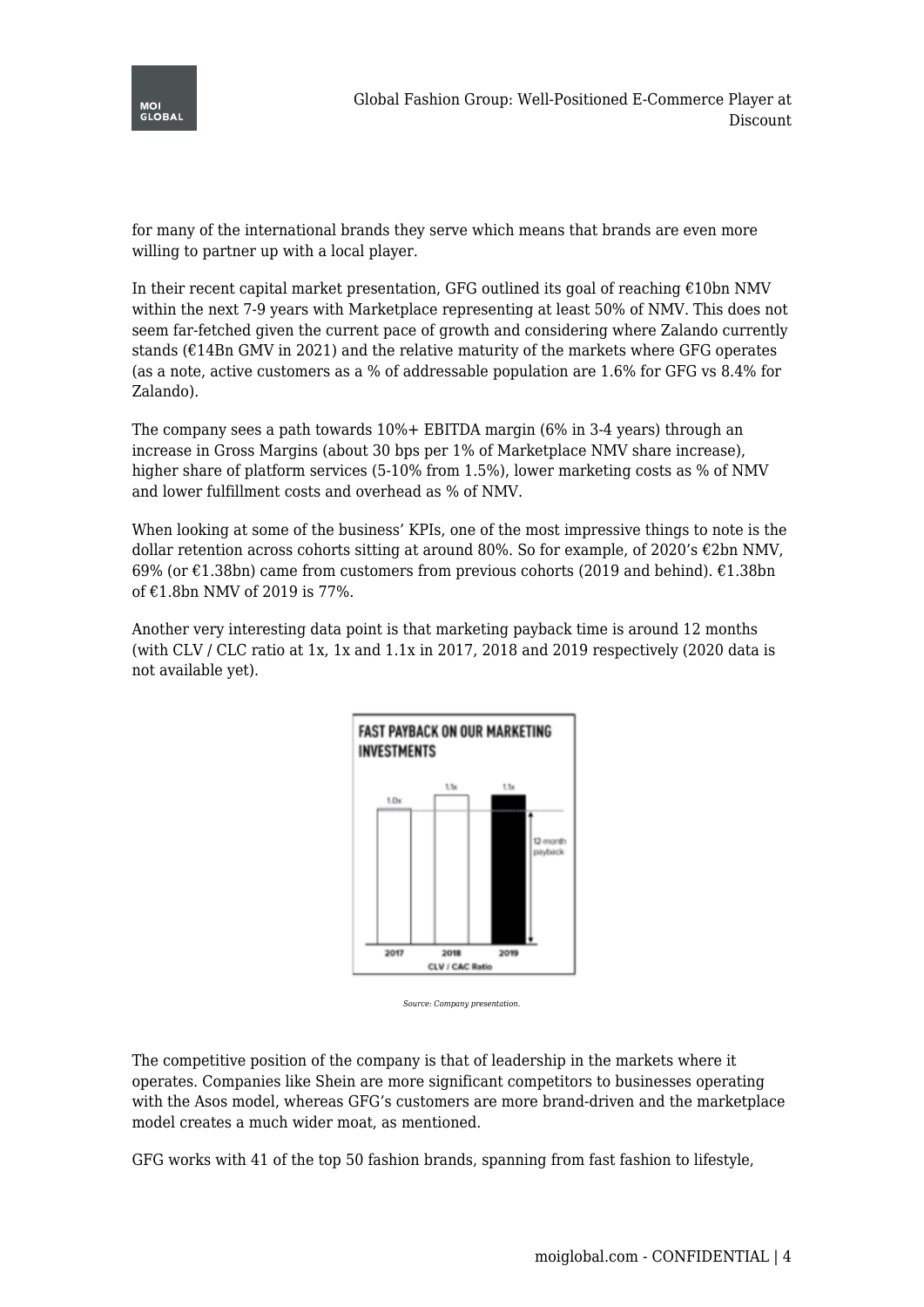

premium and luxury. NVM from premium brands grew 46% from 2019 to 2020.

When looking at valuation on a comparative basis, the discount appears pretty obvious.

Here are some similar companies using the marketplace model:

- Zalando trades at 2x EV / LTM revenue,  $4x$  EV / LTM gross profit
- Mercado Libre trades at 9x EV / LTM revenue, 19x EV / LTM gross profit
- Sea Limited trades at 12x EV / LTM revenue, 31x EV / LTM gross profit
- Jumia trades at 5x EV / LTM revenue, 7x EV / LTM gross profit

Although some of these companies are not pure marketplace plays, as a reminder, GFG trades at 0.33x EV / LTM revenues and 0.75x EV / LTM gross profit.

All but Zalando and GFG trade on the NYSE.

One might wonder if there are advantages in being traded on the New York Stock Exchange vs. Europe. But I don't think so… markets are efficient so it really can't be!

Jokes aside, I do believe trading on the German stock exchange, with very few analysts covering the stock and a really tight float, is giving a real disadvantage in terms of discoverability (but a huge advantage for whoever is willing to look deeper).

After a successful run to  $E14.96$  in the first half of 2021, the stock has been selling off to the recent price of  $\epsilon$ 3.70, below the IPO price of  $\epsilon$ 4.50, despite being a significantly larger and more profitable business than when it was listed and with a much more sustainable focus on marketplace.

The stock is quite thinly traded (average volume of 500,000 with 220 million shares outstanding!) and there have been days (e.g. November 11th 2021) where the stock price went down 20% on a little more than 2M shares traded (or around 1% of the shares outstanding).

Just a few months ago, it was speculated that Renner could be interested in buying Dafiti for  $R6-7bn$  ( $E1-1.15bn$  or 1.7x Dafiti's GMV).

Selling one of the businesses could indeed help unlock some value.

Side Note: Kinnevik invested around  $\epsilon$ 630M for its 37% stake in GFG (which is currently selling in the market for significantly less). On the other hand, Kinnevik's  $\epsilon$ 790M investment in Zalando had become €5.5bn when they distributed Zalando's shares (representing around 20% ownership) to their shareholders in mid-2021.

Making continuous parallels with Zalando is not random! Let's not forget that GFG and Zalando were initially started by the same investors, the founders of the original venture (Dafiti in Brazil) and Zalando are all Germans who know each other well and Kinnevik was Zalando's largest shareholder as well before the distribution.